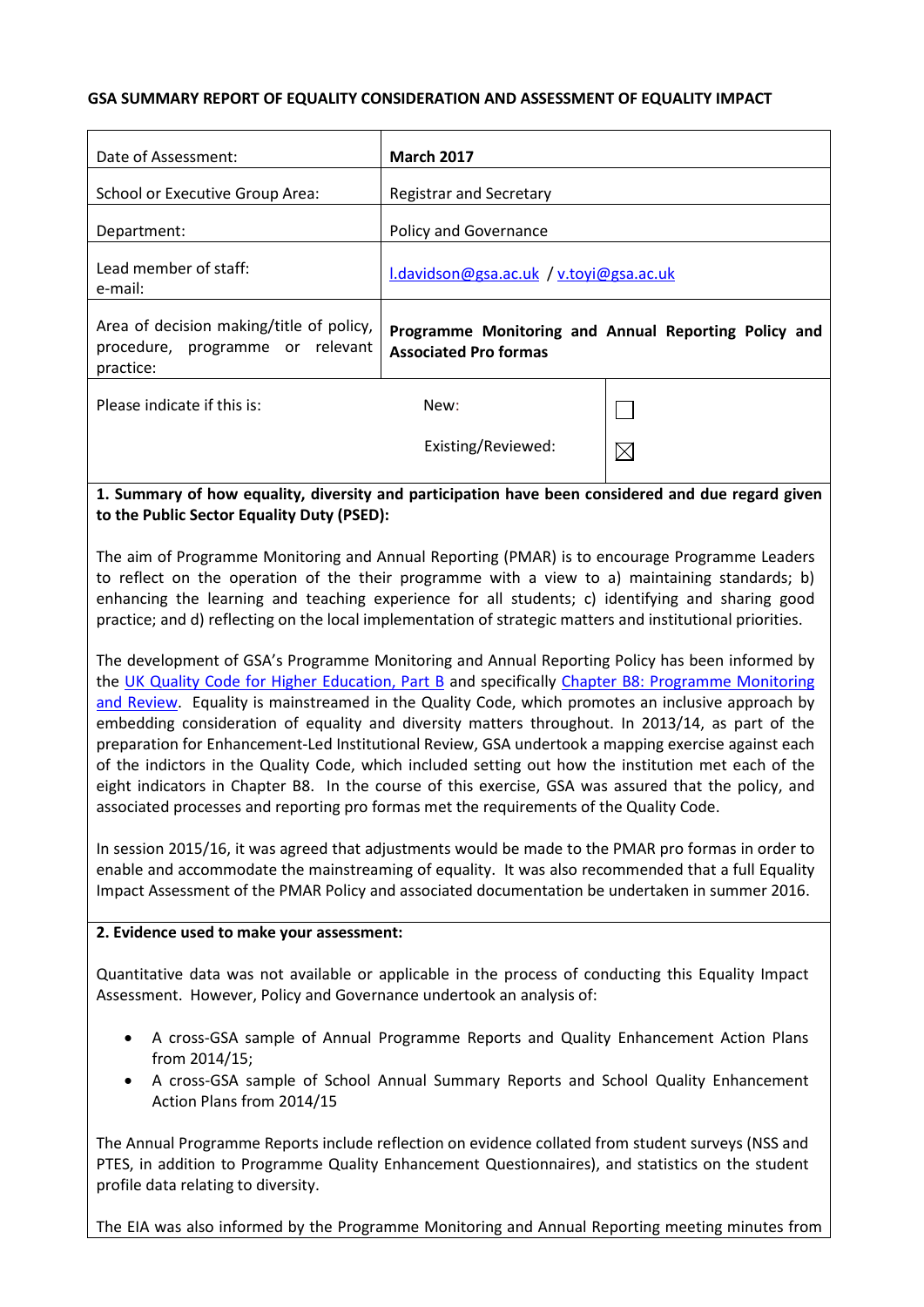2015/16, 2014/15 and 2013/14, minutes from the April meetings of UPC and minutes from Boards of Studies. This included an analysis of action points reported to Committees and how these actions are implemented and monitored to ensure the enhancement of students learning experience.

## **3. Outline any positive or negative impacts you have identified:**

The following points are highlighted in respect of equality impact:

### **Positive Impact:**

- The PMAR process considers fitness for purpose and includes detailed consideration of student feedback, External Examiner feedback and the student experience. Core to the process is reflection on how programme provision and the student experience can be enhanced. The process supports and enables Programme Leaders to take deliberate steps to improve the programme provision, teaching excellence and the student experience. In doing so, they remove or minimise disadvantages for and meet the needs of all students which has the potential to benefit students within protected characteristics.
- The PMAR process, together with the associated pro formas, supports Programme Leaders to reflect on key themes, challenges and good practice.
- The PMAR process requires Programme Leaders to consider feedback from all students on the programme. The process also requires Programme Leaders to consider the effectiveness of the student feedback mechanisms.

Feedback is gathered on a formal basis in Staff Student Consultative Committees, NSS/PTES surveys, Quality Enhancement Questionnaires. The Annual Programme Reports also reflect that, across GSA, the Studio environment provides informal opportunities for all students to provide feedback in individual and group tutorials, studio meetings and studio conversations. This process has contributed to fostering good relations among students within different backgrounds.

Student Class Representatives play a key role in the PMAR process, through attendance at the extraordinary Boards of Studies meetings, where the Annual Programme Reports relating to the evaluation of the programmes, as well as the Quality Enhancement Action Plans, are considered. Representatives are encouraged to consult all students and are expected to consider issues relating to equality and diversity. In addition, the President of the Students' Association attends and contributes to the annual Programme Monitoring and Annual Reporting meeting in November.

Annual Programme Reports are made available to all students on the relevant programme pages of the VLE following the PMAR event in November. The Annual Programme Reports outline how key issues or strengths relating to an individual programme have been monitored and informed by the various methods of student feedback.

- The Annual Programme Report template requires Programme Leaders, in their consideration of the programme statistics, to consider and comment on the data on protected characteristics and any trends identified in this year's data and the previous two sessions.
- If used correctly, the Quality Enhancement Action Plans enable the monitoring and progress of completed and outstanding EIA actions.
- Changes have been made to the PMAR policy and pro formas as recently as May 2016 to support GSA's equality mainstreaming agenda.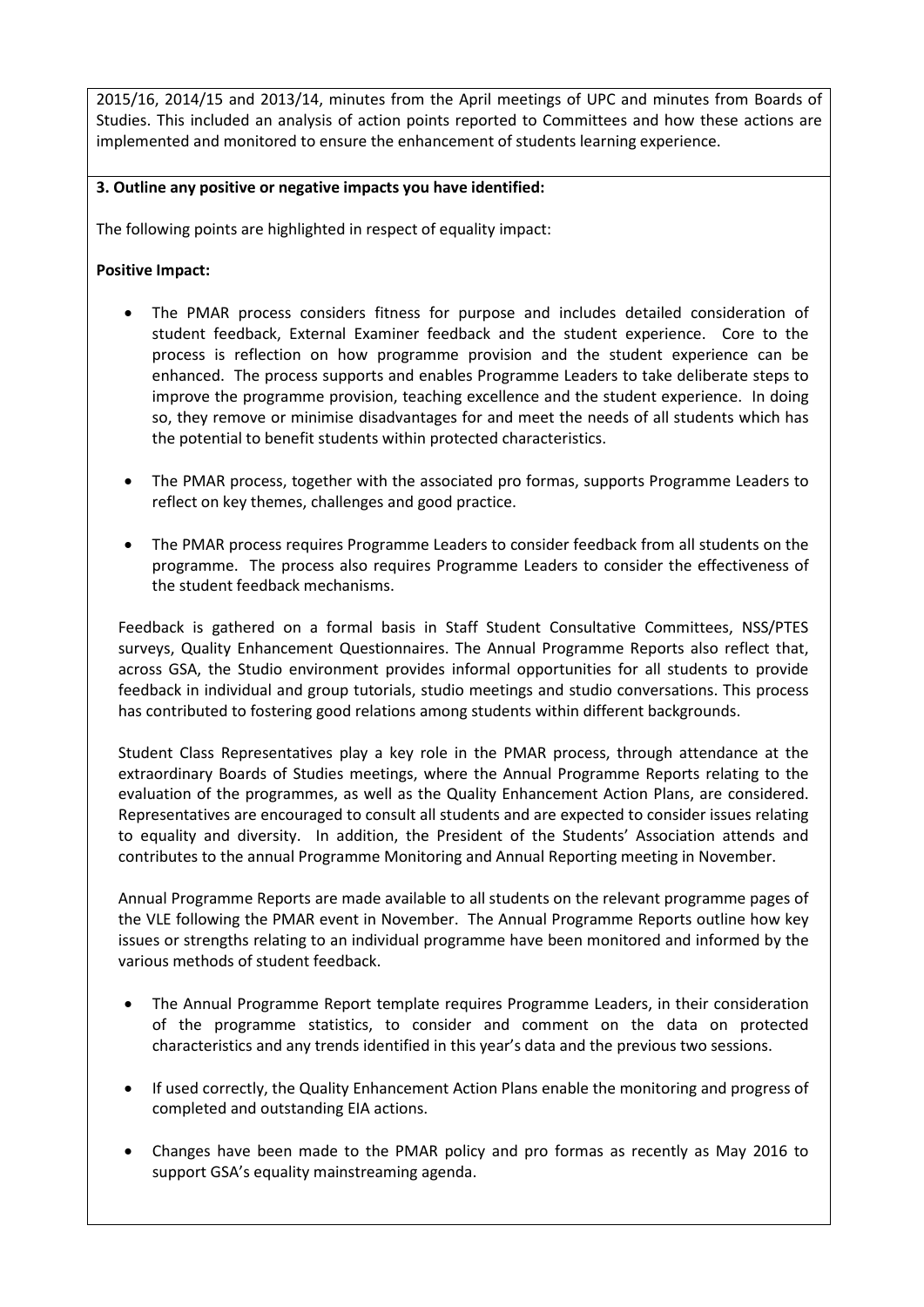### **Potential Negative Impact:**

The process of programme monitoring in itself is positive in that it supports and enables Programme Leaders to take deliberate steps to improve the programme provision, teaching excellence and the student experience. As such, it is unlikely to have an adverse impact on any particular group of students, or negative consequences for protected characteristic groups.

However, the potential positive impact may not to be realised to its fullest capacity if the policy and process are not engaged with effectively. Therefore, the following enhancements are recommended:

- The review of the Annual Programme Reports indicated a lack of a systematic analysis of management information and data to aid reflection and evaluation of the effectiveness of provision for all students. Data analysis in relation to opportunities and outcomes for cohorts and different groups of students can serve as evidence of best practice; inform equality and diversity issues, while providing for further exploration and reflection on the student experience. Programme Leaders are currently provided with three years of data (including that of the session under consideration), but this doesn't appear to be used in a consistent way across GSA. This suggests that it would be beneficial to offer staff development in this area, to enable Programme Leaders to better identify the impact of enhancement, the need for enhancement, or potential issues to be monitored.
- Some of the questions on the pro formas are not providing consideration that the learning experience being scrutinised is inclusive of *all* students. Further, some categories of students (in particular those with needs related to a protected characteristic) may not be represented when gathering feedback from students. This could be addressed relatively simply by making this explicit in the questions.
- The review of the Programme and School-level Quality Enhancement Action Plans evidenced that, in some cases, these aren't being utilised appropriately. For example, some continue to use old pro- formas or don't clear out completed actions from session to session. This makes tracking the progress against the actions, including those identified in Equality Impact Assessment, overly complex.
- In addition, it is apparent from the March/April Boards of Studies minutes that updates to School-level Quality Enhancement Action Plans don't, as a matter of course, come to UPC with scrutiny from the Boards, as was the intention. There is a potential positive impact to be gained from the implementation of the actions, and making it explicit in the policy that Boards should be monitoring the progress of the implementation and outcomes of these actions.

| 4. Actions you have taken or planned as a result of your findings:<br>(Please complete the action plan in this section)       |                                                                                                                                                        |                                 |                   |
|-------------------------------------------------------------------------------------------------------------------------------|--------------------------------------------------------------------------------------------------------------------------------------------------------|---------------------------------|-------------------|
| <b>Action</b>                                                                                                                 | <b>Equality Impact</b>                                                                                                                                 | Person responsible              | <b>Time frame</b> |
| <b>Policy Statement:</b>                                                                                                      |                                                                                                                                                        |                                 |                   |
| Include an equality and<br>1.<br>diversity statement in the<br>Context and General<br>Approach section of the<br>PMAR policy. | To provide further<br>emphasis that the policy<br>should be applied in a<br>manner that is fair to all<br>students and with due<br>regard to the PSED. | <b>Policy and</b><br>Governance | Completed         |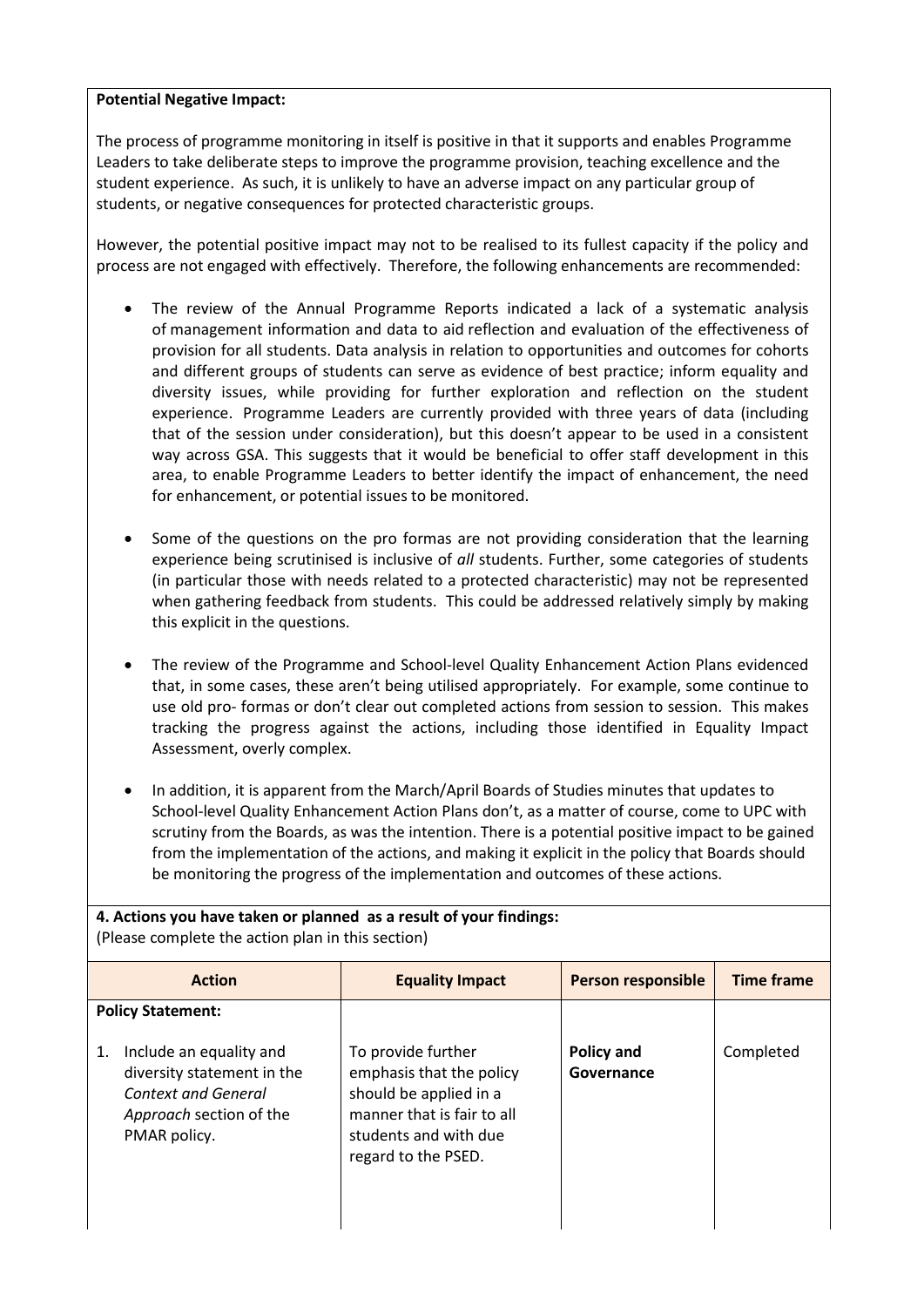| 2. | Rephrase some of the<br>questions in the Annual<br>Programme Report and<br><b>School Annual Summary</b><br>Report Proformas to reflect<br>that one of the key aims of<br>the process is to enhance<br>the experience for all<br>students.                  | In so doing, this has the<br>potential to ensure that the<br>needs and experience of<br>students that are in a<br>minority or experience<br>barriers as a consequence of<br>a protected characteristic<br>are addressed within the<br>report and appropriate<br>action identified in<br>enhancement plans.<br>Therefore advancing equality<br>and eliminating<br>discrimination. | <b>Policy and</b><br>Governance | Completed         |
|----|------------------------------------------------------------------------------------------------------------------------------------------------------------------------------------------------------------------------------------------------------------|----------------------------------------------------------------------------------------------------------------------------------------------------------------------------------------------------------------------------------------------------------------------------------------------------------------------------------------------------------------------------------|---------------------------------|-------------------|
|    | Programme Statistics (Q22 in<br>the Annual Programme<br>Report):                                                                                                                                                                                           |                                                                                                                                                                                                                                                                                                                                                                                  |                                 |                   |
| 3. | Provide Programme<br>Leaders with three, rather<br>than two, previous years of<br>programme statistics.                                                                                                                                                    | To enable reflection and<br>identification of possible<br>trends, in particular with<br>regard to the representation,<br>experience and outcomes of<br>protected characteristic<br>groups.                                                                                                                                                                                       | <b>Academic Registry</b>        | Completed         |
| 4. | Amend the Annual<br>Programme Report to<br>require Programme Leaders<br>to provide a summary of<br>how they have used the<br>analysis of student data to<br>inform the Quality<br>Enhancement Action Plan.                                                 | To enable Programme<br>Leaders to better reflect and<br>identify possible trends,<br>including those related to<br>protected characteristic<br>groups and the requirements<br>of the PSED.                                                                                                                                                                                       | <b>Policy and</b><br>Governance | Completed         |
| 5. | Amend the Critical Friend<br>Pro forma to elicit<br>comment specifically on<br>the evidence-based analysis<br>provided in the Annual<br>Programme Report on<br>whether this analysis has<br>been applied in the Quality<br><b>Enhancement Action Plan.</b> | To allow Programme Leaders<br>the opportunity to monitor<br>their progress not only<br>against best practice but also<br>specific issues identified that<br>may have a negative impact<br>on students.                                                                                                                                                                           | <b>Policy and</b><br>Governance | Completed         |
| 6. | Develop guidance for<br>Programme Leaders<br>regarding the completion of<br>the Annual Programme<br><b>Report and Quality</b><br><b>Enhancement Action Plan.</b>                                                                                           | To enable Programme<br>Leaders to better identify<br>the impact of enhancement,<br>the need for enhancement<br>or potential issues to be<br>monitored. Including actions<br>to advance equality,<br>eliminate discrimination and<br>foster good relations.                                                                                                                       | <b>Policy and</b><br>Governance | September<br>2017 |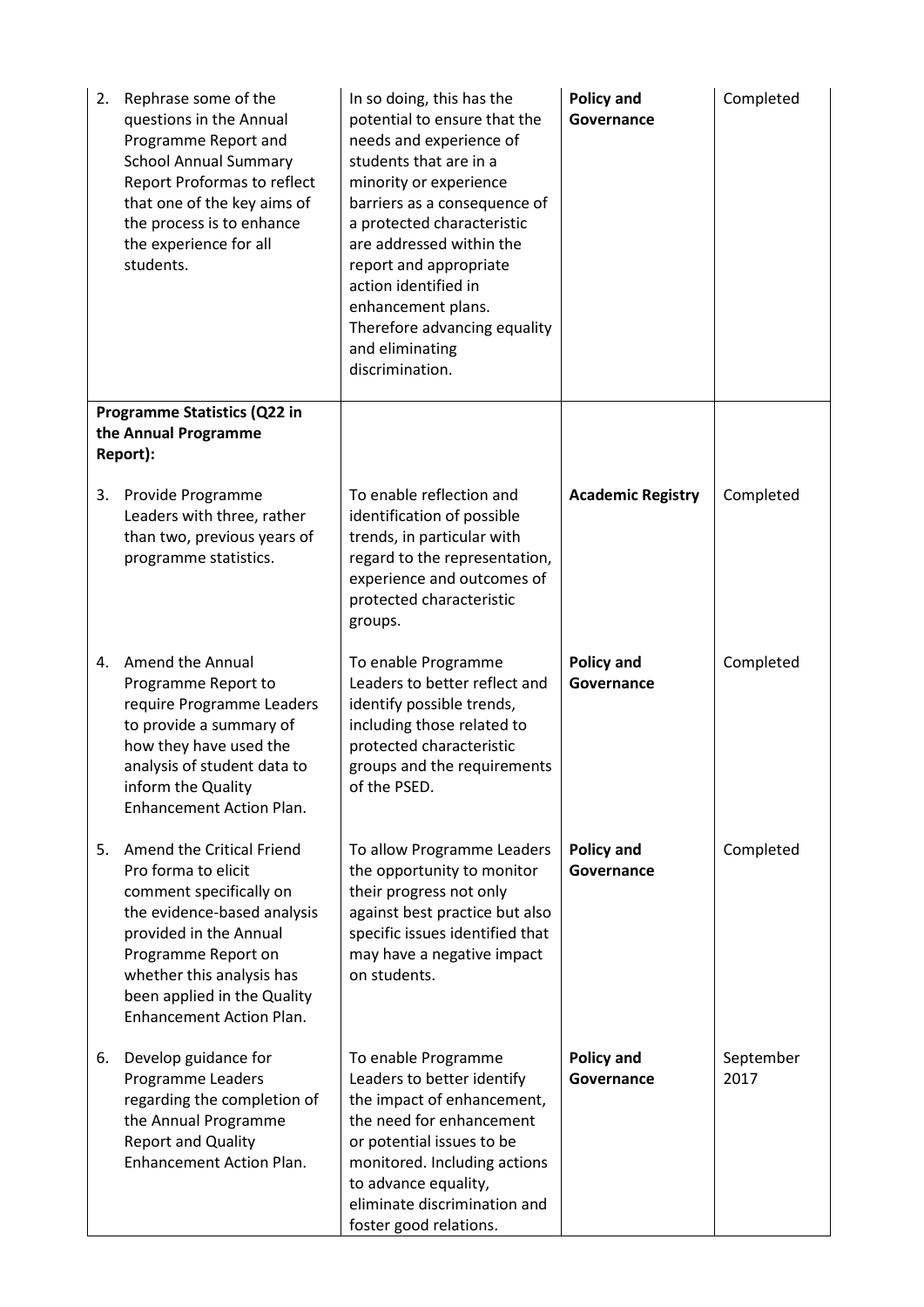| Plan: | <b>Quality Enhancement Action</b>                                                                                                                                                                                           |                                                                                                                                                                                                                                                                                                                                                                                                                                                   |                                 |                   |
|-------|-----------------------------------------------------------------------------------------------------------------------------------------------------------------------------------------------------------------------------|---------------------------------------------------------------------------------------------------------------------------------------------------------------------------------------------------------------------------------------------------------------------------------------------------------------------------------------------------------------------------------------------------------------------------------------------------|---------------------------------|-------------------|
| 7.    | Provide Programme<br>Leaders and Heads of<br>Schools with further<br>guidance regarding how to<br>use the Quality<br><b>Enhancement Action Plans.</b><br>This will be incorporated in<br>the guidance referenced in<br>(6). | See above                                                                                                                                                                                                                                                                                                                                                                                                                                         | <b>Policy and</b><br>Governance | September<br>2017 |
| 8.    | Make it explicit in the<br>PMAR policy that the<br>School-level update to the<br><b>Quality Enhancement</b><br><b>Action Plans should be</b><br>submitted to April UPC via<br>Boards of Studies.                            | Allows analysis of action<br>points reported to<br>Committees and ensures due<br>consideration is given to how<br>these actions are<br>implemented and<br>monitored. This also<br>provides clarity on how<br>actions that are aimed at<br>enhancing the learning<br>experience of students are<br>monitored and due regard<br>given to the PSED. This has<br>the potential to benefit all<br>students, regardless of<br>protected characteristic. | <b>Policy and</b><br>Governance | Completed         |

#### **5. Where/when will progress and the outcomes of your actions be reported and reviewed:**

The policy and its implementation will be monitored by the Deputy Registrar.

**6. How will your actions and intended outcomes contribute to the delivery of GSA's equality outcomes:**

Actions will provide clarity within the PMAR policy (including in the PMAR pro formas) support effective and evidence based implementation of programme monitoring and underpins GSA's mainstream delivery of the PSED.

While not explicitly related to specific equality outcomes, the assessment of changes and the implementation of actions identified by PMAR can have a positive effect on the learning experience of all students. It will also help Programme Leaders in reviewing the results of PMAR to see if there are any significant differences in experience for those groups with protected characteristics and contribute to progress in achieving Equality Outcome 3 which addresses under representation and equality of outcome and delivery of inclusive learning and teaching across GSA programmes: Equality Outcome 2.

Systematic reporting and effective collection and analysis of quantitative and qualitative data as part of Programme Monitoring and Review will support Programme Leaders in the effective implementation of the PSED and advance equality of access and outcome across protected characteristic groups.